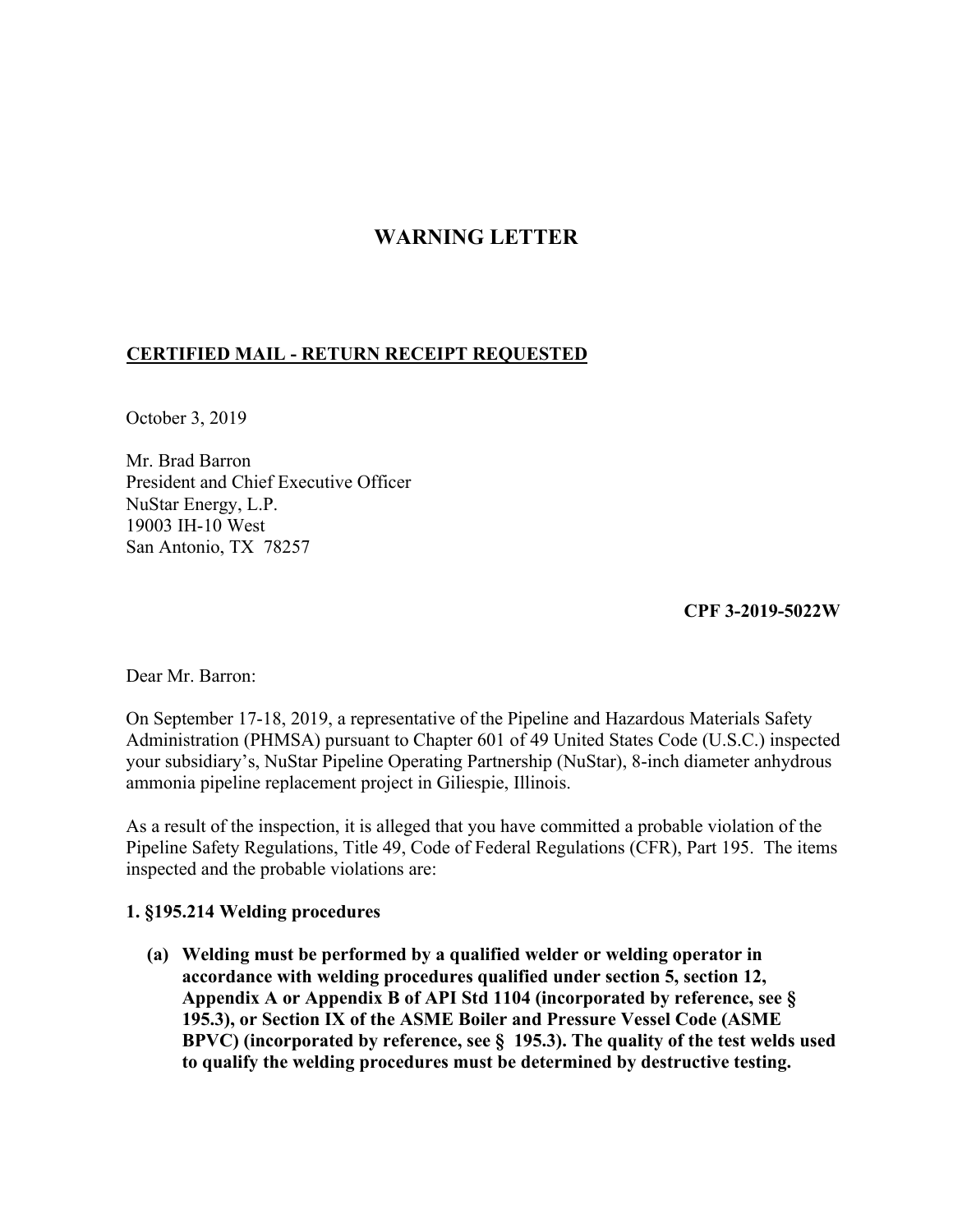Nustar did not perform welding per the procedure "S/232 Groove Any" which is the welding procedure qualified in accordance to API 1104 using cellulosic electrodes for this replacement project.

Procedure "S/232 Groove Any" specifically states that a minimum of four (4) weld passes must be completed for each weld. During the inspection, the PHMSA representative discovered that welders were using three (3) passes to complete welds.

Unless the procedure is changed as allowed by the pipeline safety regulations and standards incorporated by reference, the welders must follow the procedure as written. The welders do not have the authority to change a procedure themselves. This issue was addressed immediately by NuStar, and the welders began using a minimum of four (4) passes in each weld.

## **2. §195.222 Welders and welding operators: Qualification of welders and welding operators.**

**(a) Each welder or welding operator must be qualified in accordance with section 6, section 12, Appendix A or Appendix B of API Std 1104 (incorporated by reference, see § 195.3), or section IX of the ASME Boiler and Pressure Vessel Code (ASME BPVC), (incorporated by reference, see § 195.3) except that a welder or welding operator qualified under an earlier edition than listed in § 195.3, may weld but may not requalify under that earlier edition.** 

Nustar did not properly qualify welders to use procedure "S/232 Groove LH" which is the welding procedure qualified in accordance to API 1104 using low-hydrogen electrodes for this replacement project.

Procedure "S/232 Groove LH" specifically requires a minimum of four (4) passes to complete this weld. During the inspection, a PHMSA representative reviewed the qualification records for the contract welders, which showed that only three (3) passes were used during welder qualification. A welder qualification test is used to demonstrate the welders' ability to follow a procedure; therefore, it is critical that the welders follow the procedure as written. NuStar indicated that all contract welders would be re-tested on this welding procedure, if they needed to use the procedure.

Under 49 U.S.C. § 60122 and 49 CFR § 190.223, you are subject to a civil penalty not to exceed \$218,647 per violation per day the violation persists, up to a maximum of \$2,186,465 for a related series of violations. For violation occurring on or after November 27, 2018 and before July 31, 2019, the maximum penalty may not exceed \$213,268 per violation per day, with a maximum penalty not to exceed \$2,132,679. For violation occurring on or after November 2, 2015 and before November 27, 2018, the maximum penalty may not exceed